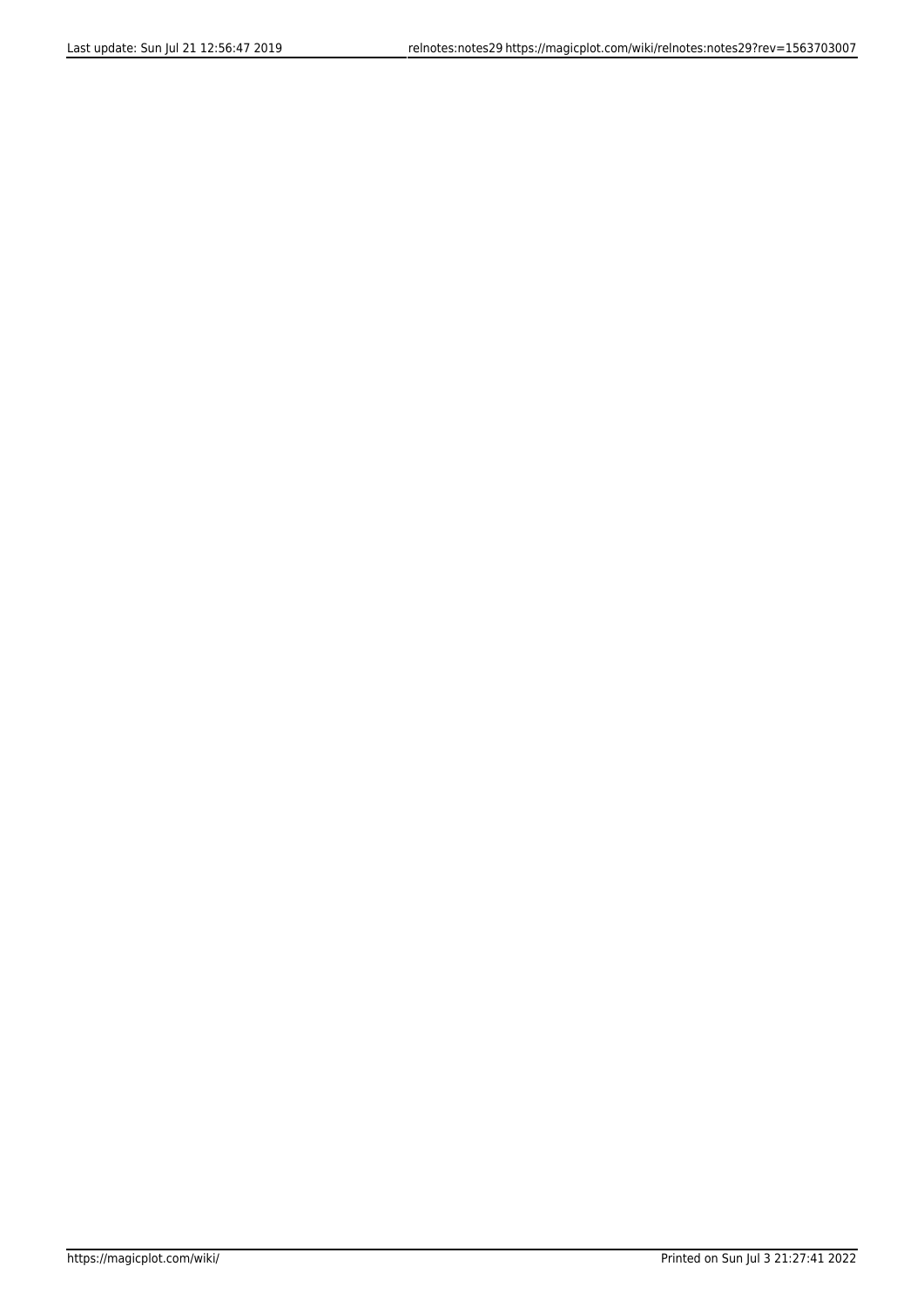# <span id="page-2-0"></span>**Introducing MagicPlot 2.9**

Released July 19, 2019.

- [Full release history](https://magicplot.com/wiki/release_notes)
- [Help contents](https://magicplot.com/wiki/magicplot_wiki_home)
- [List of features](https://magicplot.com/wiki/comparison)
- [The known OpenJDK unresolved issues that affect MagicPlot](https://magicplot.com/wiki/relnotes:external)

## <span id="page-2-1"></span>**Bundled Java**

MagicPlot 2.9 and future releases **do no more need Oracle Java** installed as a standalone application on Windows and Mac OS X. Open-source Java ([AdoptOpenJDK](https://adoptopenjdk.net)) is now packed within MagicPlot bundle. This is why the distributive became larger.

#### **For users of previous MagicPlot releases (v. 2.8.2 and earlier)**

You probably have Oracle Java installed which is not used by the new MagicPlot release. Please note that the Oracle Java License has changed for releases starting April 16, 2019 (Java 8 Update 211). The new license permits certain uses, such as personal use and development use, at no cost – but other uses authorized under prior Oracle Java licenses may no longer be available. See [Oracle Java SE](https://www.oracle.com/technetwork/java/javase/overview/oracle-jdk-faqs.html) [Licensing FAQ](https://www.oracle.com/technetwork/java/javase/overview/oracle-jdk-faqs.html). You may consider uninstalling Oracle Java from your computer if it is not used by other applications.

## <span id="page-2-2"></span>**Signing**

Starting with this release MagicPlot application executable is digitally signed by the developer. Note that in Mac OS build of MagicPlot the company name is displayed as 'MEDZHIKPLOT SISTEMS, OOO' instead of 'Magicplot Systems, LLC' due to transliteration issues. MagicPlot 2.9 release is currently not submitted for notarization by Apple and the appropriate warning message may appear on the first run.

## <span id="page-2-3"></span>**Enhancements**

- 0000383: [Plots] **Implement Mac OS Retina and Windows HiRes mode for plots rendering**
- 0000352: [Plots] Ignore ≤ 0 values in log scale auto-scale
- 0000197: [Plots] Auto-scale does not take error bars into account
- 0000377: [Drawing] Increase line sticking to vertical/horizontal
- 0000381: [Other] Project tree keyboard shortcuts: Enter to open selected